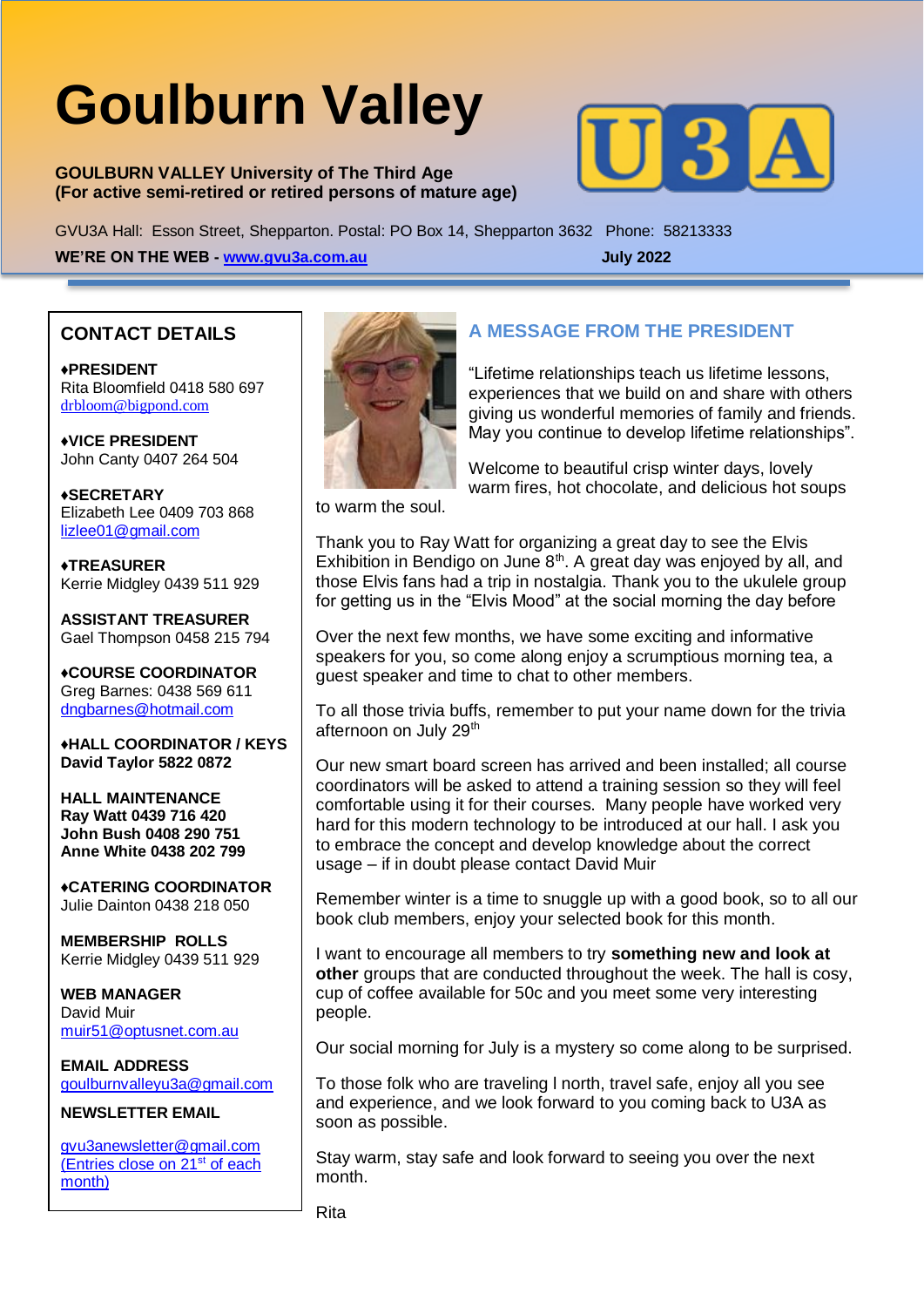#### **All underlined text is a link to either a course page on our website or to an internet website**

## **[Uke3A](https://www.gvu3a.com.au/uke3a)**

Our regular Uke3A Program is delivered for Members (and invited guests) on **ALL** Monday's in June 2022 except Public Holidays that fall on a Monday and June 27th and July 4th (which are school holidays)

Venue: GVU3A, Esson Street Hall Shepparton.

Time:12:15pm - 1:15pm

We have had many highlights during April and May including an Easter Saturday evening dinner at Bonshaw Homestead organized by Muna and Gordon Riches. Our Uke3A May monthly award was presented to Muna and Gordon and John Bush for his talent on the 'African drum'.Uke3A was well represented at the GVU3A June morning tea with a tribute to Elvis Presley. Some Uke3A members attended the Bus trip to Bendigo for the Elvis Presley Exhibition.

#### (**NOW AVILABLE**)

For **ALL** Uke3A Videos and Photos click on the 'Blue' Uke3A heading above or go to the GVU3A website, Course Pages, Uke3A Program Videos and Photos, where we can share our many memories with you all.

John Canty

Email : [j.canty@hotmail.com](mailto:j.canty@hotmail.com) Mobile: 0407264504 (text preferred please)

## **Enjoying Literature with Pam Wells**

On the 27th of June at 2.00 pm the Enjoying Literature Class will have our own Pam Wells talking about her recent book "The Tiger Has Many Lives" which is a story about Rod Wells survival during WWII as an officer in Malaya and Singapore and as a POW.

Let me know if you wish to come along.

Greg Barnes (mob. 0438 569 611)

## **HISTORICAL STUDIES**

#### **Monday July 11, 10am U3A Hall**

Greg Barnes will discuss "How did the imagination of modern humans lead us to dominate the World as a species. We imagined things like money, laws, nations and religions and although these things are not real like the laws of physics, they did make it possible for us to achieve wonderful complicated networks and discoveries all because large numbers of us could cooperate with one another and for this cooperation to happen we needed money, laws, nations and religion."

John Dainton mob.0417 549 502

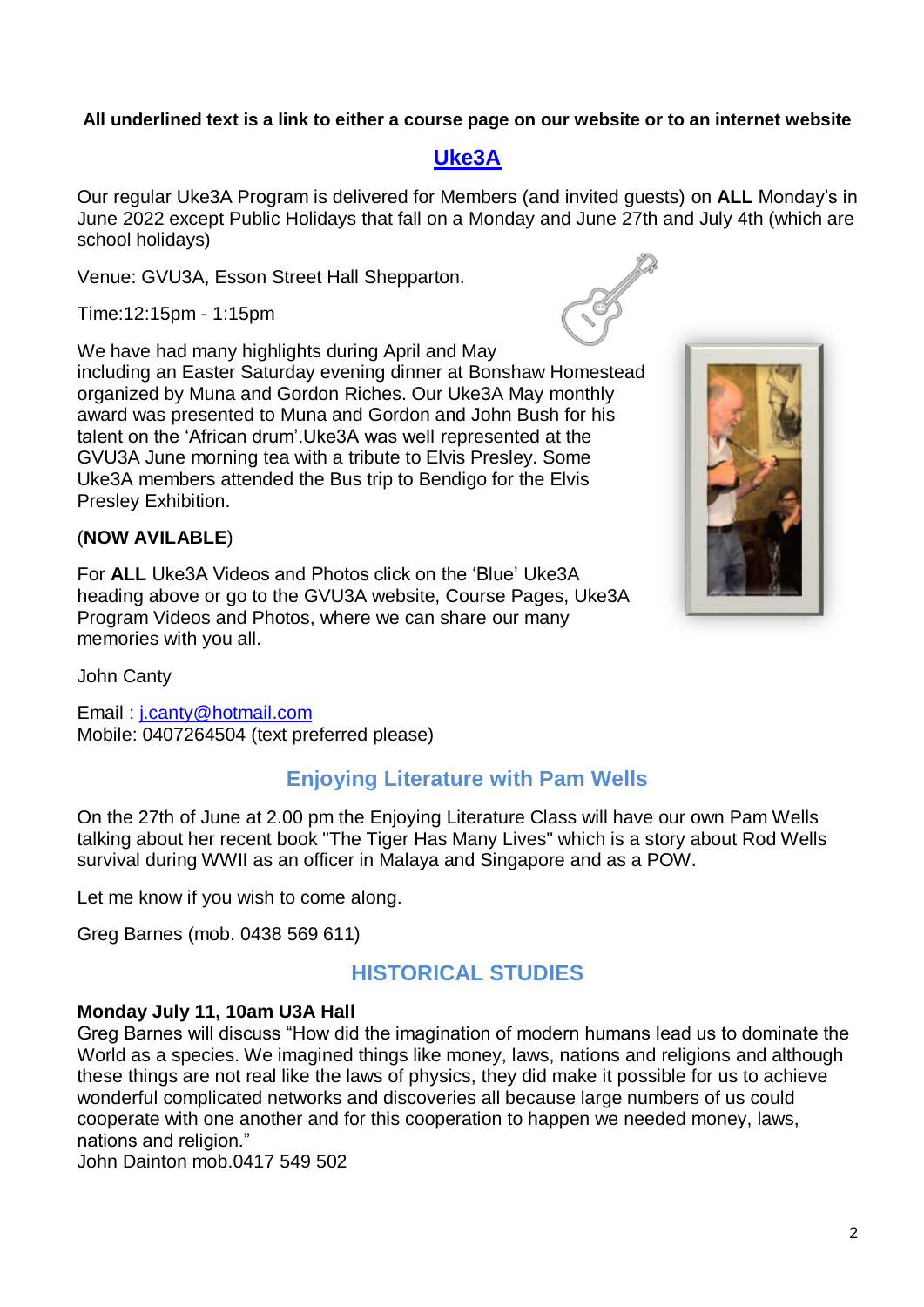# **[COMMUNICATING WITH TECHNOLOGY](https://www.gvu3a.com.au/computers)**

The last session (for a couple of months) will be July  $4<sup>th</sup>$ .

Since the start of the year we have been covering a lot of ground with members learning how to create spreadsheets in Excel, documents using Word, sorting through photographs to create photobooks, learning more about web browsing, sorting through and organising the thousands of emails we all receive, discovering eBay and Gumtree buying and selling, some have explored Medicare and MyGov – particularly in ensuring their record of vaccinations are up to date. We've also had a number of members also learning how to be much more efficient in using their phones and tablets.

I've also made a few home visits to help sort out a variety of problems from computers, to phones, to smart tvs and even a robotic vacuum cleaner!

Whilst I'm away, I am still contactable and have been known to help sort out a problem from a variety of places throughout Australia. A website I highly recommend to not only assist in helping to solve some computer problems, but also to offer great advice and assistance in helping older Australians stay safe online is **BE CONNECTED** (Click on the underlined link to go to the website). It provides a lot of short, easy to follow lessons on a variety of topics (eg online security, accessing government services online, using the Cloud and some fun games).

I hope all remain safe and sound whilst we are away. I will be in touch with my regulars (and note it in the appropriate newsletter) as to when we will be back. Should any members who have not attended any of my classes (or have taken a break themselves) wish to develop a few more skills or overcome some issues with their phones/computers or tablets/ipads. Let me know by email or text before we get back.

David Muir

0414881369



# **SINGING FOR PLEASURE**

Our singing group meet at U3A every Wednesday morning beginning at 9 until 10am. Robyn our director has printed many lovely songs for us to sing.

Graeme our talented pianist does a wonderful job playing the keyboard. Everyone is welcome to come along and sing their hearts out. Even if you think you can't sing.

There will no longer be singing at Adrian's as we now have the room available to us every Wednesday.

Robyn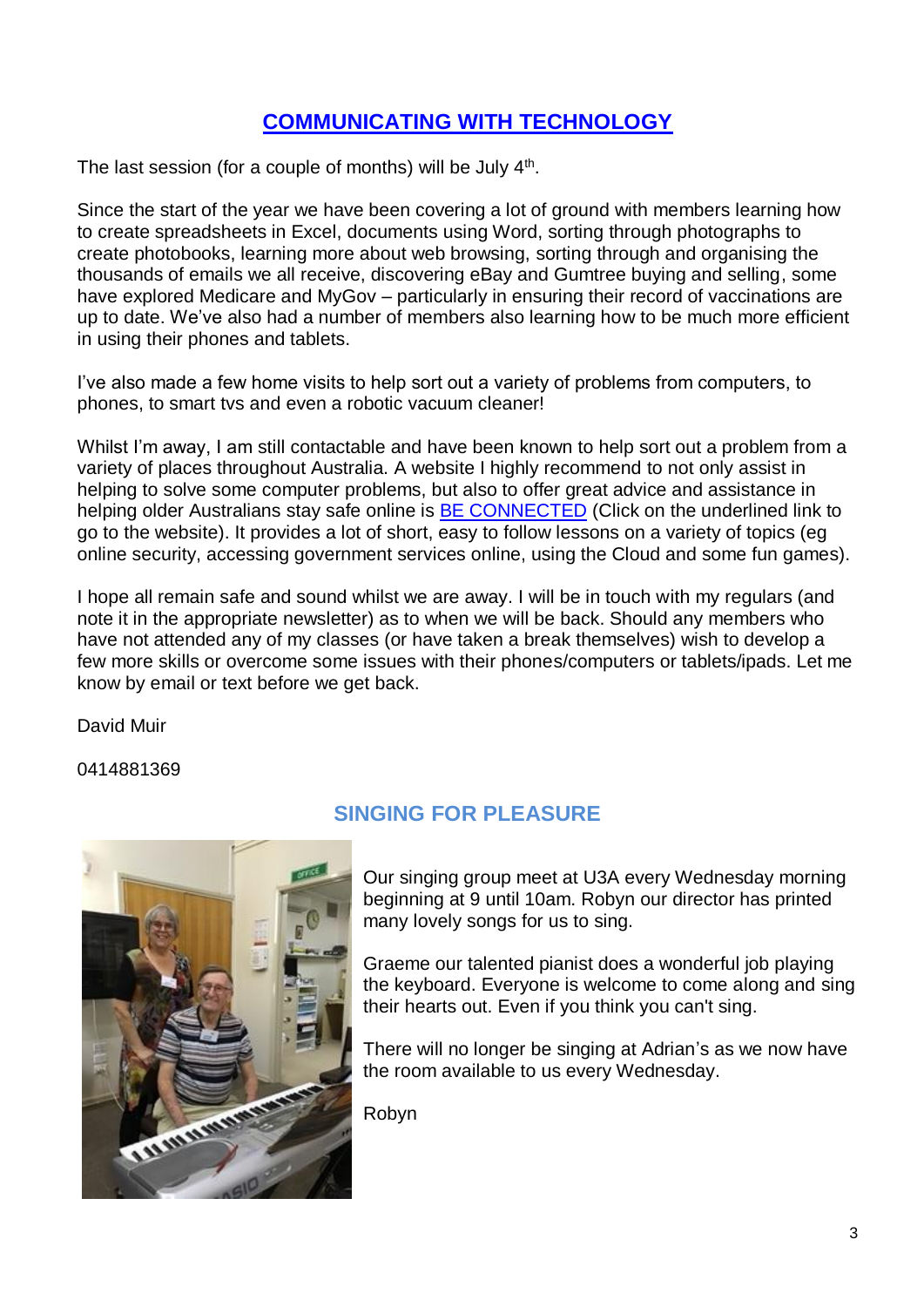## **WALK AND TALK**

**13th July 2022 -** Our next walk will be in Euroa with two options 1. A walk up Balmattum Hill - Distance one way 1,330 metres moderation walkers 45 mins / 60 mins return.

2. A walk along the Seven creeks walking track (Apex Track)

Meet at the U3A Carpark leaving at 9am.We will then meet at Apex park for morning tea and, later, lunch and a walk around Euroa before returning home.

#### **Walk and Talk Cussen Park Tatura June 8th**

8 members enjoyed a walk through Cussen Park Tatura enjoying the fresh air and the bird songs along the way. Then we went to the Hot Bread shop for coffee and the traditional vanilla slice. This was followed by a visit to admire the portrait of General Sir John Monash painted on the 1912 Tatura water tank. It is the earliest surviving example of a reinforced concrete tower of this design to be



constructed in Victoria. (Monash pioneered the use of prestressed concrete following its invention by Joseph Monier in France).

Thanks Allan and Christine for doing the walk in my absence.

David Taylor

# **[WRITING FOR PLEASURE](https://www.gvu3a.com.au/writing-for-pleasure)**

The next meeting for the Writing Group will be on Thursday 21st JULY at the G.V. Library. PAM will be our Leader. Topics chosen for this meeting are:

#### 1. IMPROVEMENTS

2. INSIDE MY MIND OR INSIDE THEIR MIND

WORD – NINCOMPOOP

#### **QUOTE FOR THE MONTH**:

"IF MY DOCTOR TOLD ME THAT I HAD ONLY 6 MINUTES TO LIVE, I WOULDN'T BROOD, I'D TYPE A LITTLE FASTER." - ISAAC ASIMOV

CONTACT: Lyn Austin. (Phone: 0468 312 602)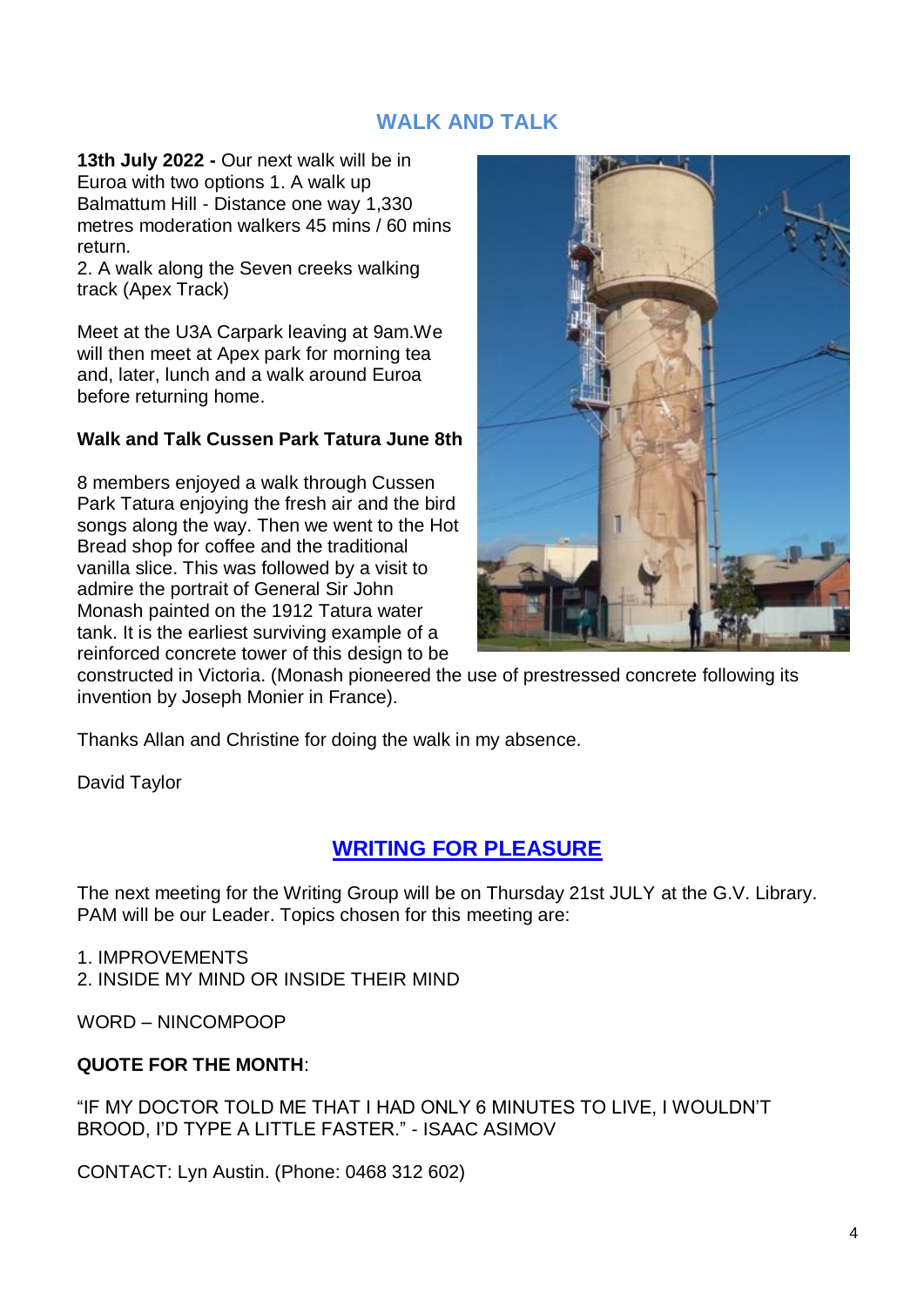## **BIRD WATCHING**

The July 20 outing will be a morning at the Lower Goulburn National Park Bunbartha. Please meet at the U3A car park for a 9am departure. Contact Don Roberts 0448889224 or Marg Clarke 0429350875.

Our June outing was a walk from the SAM car park along the southern shore of the Victoria Park Lake to the Goulburn River where we went south to the junction of the Broken and Goulburn Rivers and then onwards to the new path and bridge over the Broken River to the Australian Botanic Gardens. At the



Gardens we did the short loop around the wetland.



Some birds observed were Azure Kingfisher (Pictured) Tawny Frogmouth, Australasian Grebe, Dusky Moorhen, Purple Swamphen, Eastern Rosella, Rainbow Lorikeet, Little Black and Little Pied Cormorants, Great Egret, Black-fronted Dotterel, Masked Lapwing and White-faced Heron. In total 31 species.

# **[SCIENCE MATTERS](https://www.gvu3a.com.au/science-matters)**

The next science matters meeting will be on Monday 18 July at 1.30pm when we will screen another presentation from the Murchison Meteorite 50th Centenary in 2019.

Phillip Heck (Chicago Field Museum) will describe how presolar grains contained in the Murchison Meteorite have informed the science behind Formation of our Solar System.

Allan Wilson and Derek Poulton

## **MONDAY LUNCH GROUP**

Our Monday lunches will be at The Sherbourne Bistro on July 4, 11, 18 and 25, We wish Gail a speedy recovery following her operation and we look forward to welcoming her back soon.

Contact: Gael Thompson 0458 215 794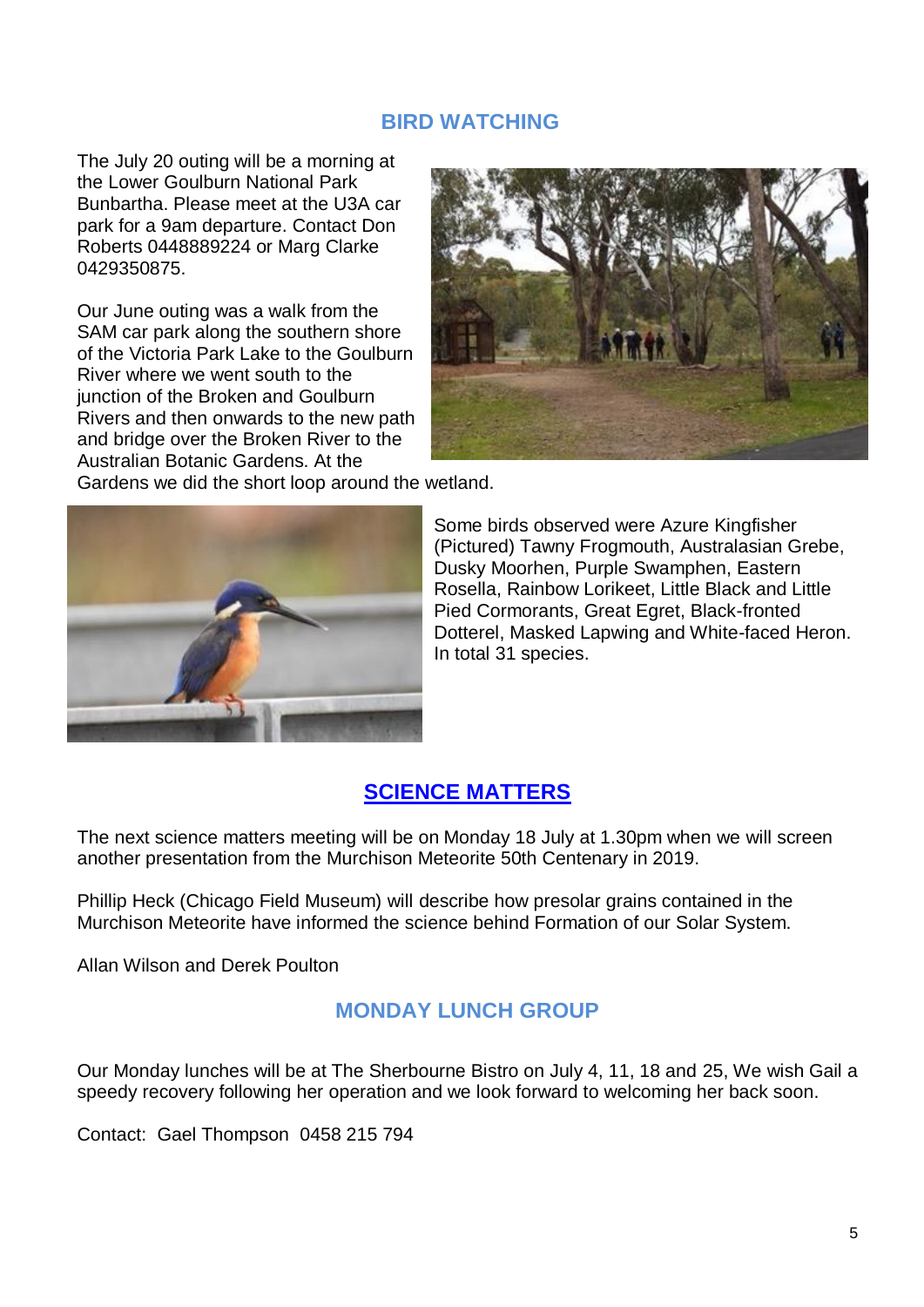# **[CREATIVE CRAFTS](https://www.gvu3a.com.au/creative-craft)**

Although the colder weather is now with us, it is good to see our members coming along to sit, stitch and chat. For those who are venturing north, safe travelling and we will look forward to welcoming you home.

Our Art, Craft and Photography Exhibition has been scheduled for October. Any members with craft they would like to display are most welcome. It would be good if you could indicate that you have item/s to display.

It was great to see Thurlie at our Social Morning Gathering and we hope she will be back with us soon. We continue to wish Joy well.

Contact: Gael Thompson 0458 215 794

# **ELVIS TRIP**

Our trip to the Elvis Exhibition in Bendigo on June  $8<sup>th</sup>$  was a great success. There was enough to see and do to keep everyone happy and ready for more. The exhibition included several Elvis Jump suits, his red motor bike and red MG. There was also lots of information about his life history, his time in the army and his songs. The day was much enjoyed by our many Elvis fans. Thanks to Ray Watt for this restart to our bus trips after several years of COVID interruptions.

We had a stop to view the Colbinabbin Silos and take the obligatory photo of the 44 U3A members who attended the event.

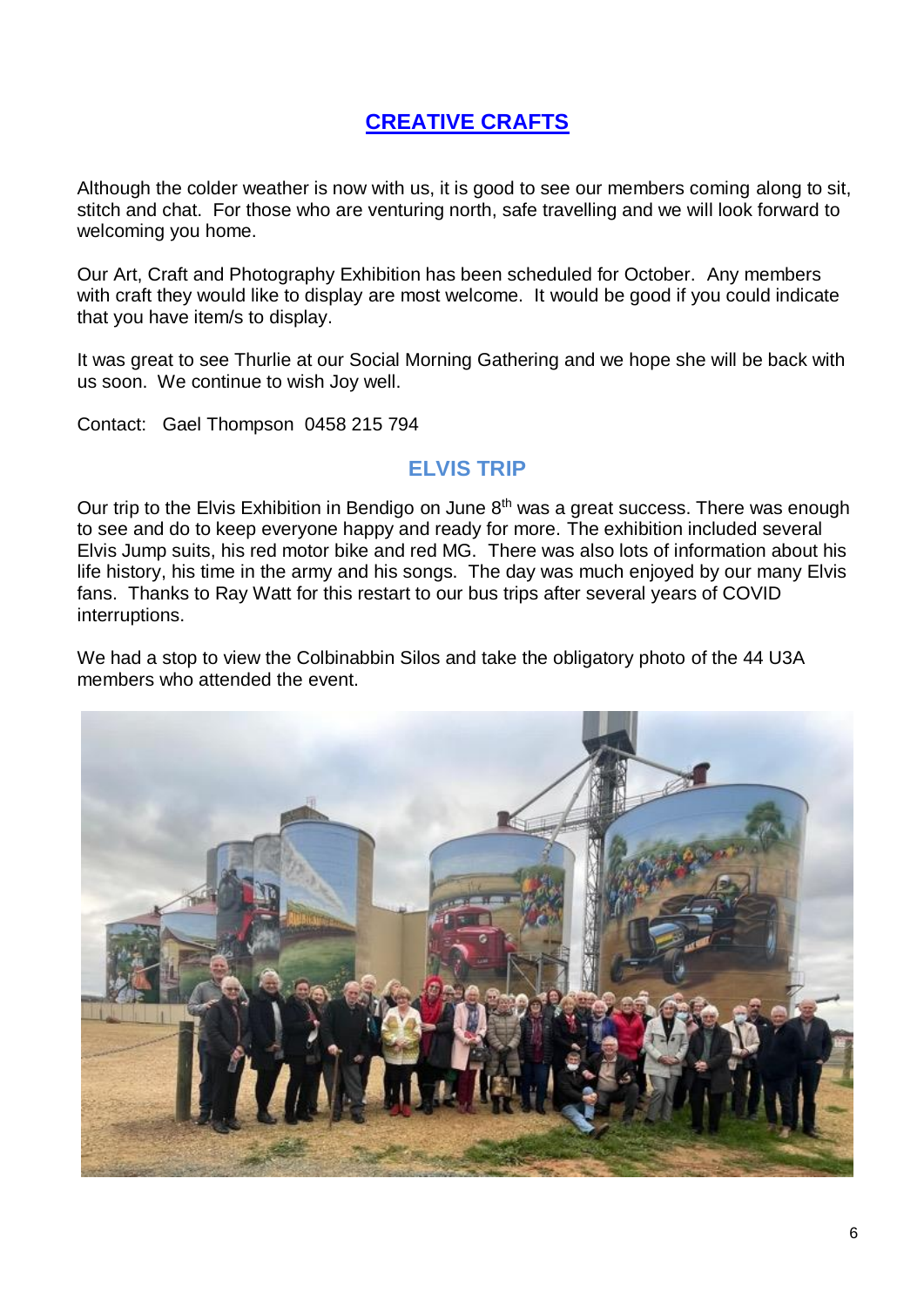## **NATURAL RESOURCES AND REGIONAL DEVELOPMENT**

#### **Friday July 1 at 10am.**

Mr. Josh Kirby of the Murray Daring Basin Authority will lead a discussion on current issues including the Barmah Choke, supplying irrigators downstream of Swan Hill, flows in the Goulburn River, and use of irrigation channels to meet downstream river demands. Josh has been told to expect many other discussion points being raised by participants.

#### **Friday July 8 at 10am.**

Lisa Birrell, who has been appointed to run Norvic Foods, will provide a focus on the University of Melbourne's involvement with the food processing industries in Northern Victoria.

Barry Croke

0488058231

## **Q3A - QUIZZES FOR THE THIRD AGE**

Light-hearted quizzing with interesting and diverse topics, general knowledge and specialised subjects.

Each session features several volunteer 'quizmasters' who have compiled sets of questions from TV, newspapers, books, online and personal experiences.

Sessions include Ice Breakers, Personal Best, Special Interest, True or False, then following a coffee break, we form 2 teams for the friendly rivalry of Challengers and Defenders.

We have a few laughs, are surprised by the trivia we know, and enjoy learning something new.

TIME: Third Monday of each month, 10am - Midday at U3A Hall

CONTACT: Susan McCarten 0437 215 130 [susanmccarten2013@gmail.com](mailto:susanmccarten2013@gmail.com)

New members are always welcome!

## **LETTER TO THE EDITOR**

I attended a meeting with the Kiwanis Sunrisers on June 16th and the guest speaker was Greg Barnes.

Greg gave a great overview of U3A and the many opportunities of being part of such a wonderful organization. He spoke about the courses and activities and why it is important to keep our brains active in retirement.

The PR of U3A is in very good hands. Well done Greg.

Jill Myers.